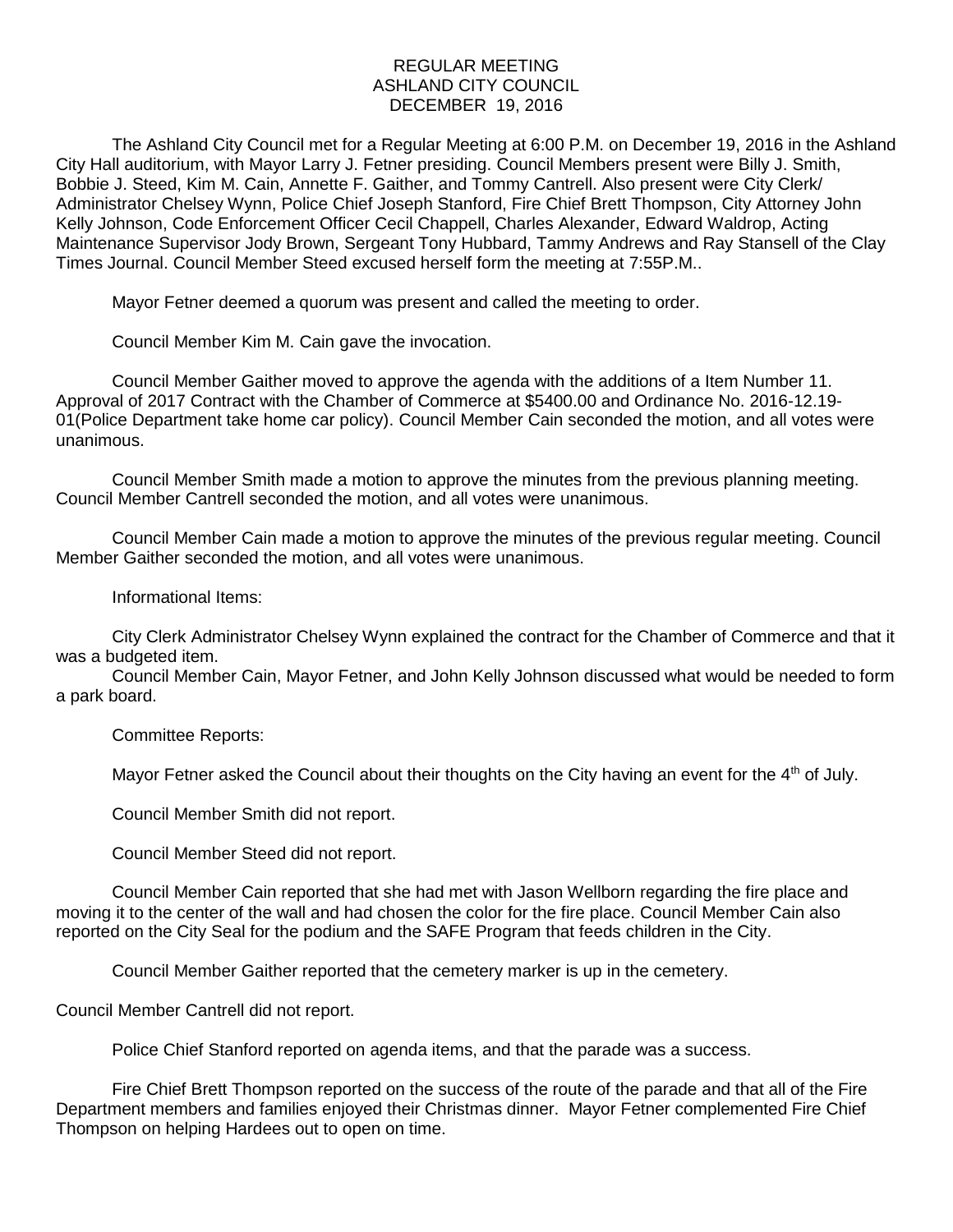City Clerk/ Administrator Chelsey Wynn reported on an agenda item and thanked the employees, Council and Mayor for participating in the City Christmas Dinner and that it was a huge success with over 70 people in attendance.

Acting Maintenance Supervisor Jody Brown reported on tasks that the Maintenance Department had been working on, thanked Council Member Cain and all participants for the toy soldier idea for the square, and questioned if the Maintenance Supervisor job description had been decided. Acting maintenance Supervisor Brown stated that he didn't feel comfortable accepting the position permanently until the job description had been completed.

Code Enforcement Officer Cecil Chappell updated the Council on a property that he has been working on to abate.

## New Business:

Council Member Cantrell made a motion to approve the bills received since the last council meeting in the amount of \$8,861.79. Council Member Smith seconded the motion, and all votes were unanimous.

Council Member Cain made a motion approving the City to pay Webb Utilities and Construction \$5,000.00 (retainage return) for industrial park project. Council Member Steed seconded the motion, and all votes were unanimous.

Council Member Cantrell made a motion to table the approval to make Acting Maintenance Supervisor Jody Brown permanent as Maintenance Supervisor. Council Member Gaither seconded the motion, and all votes were unanimous.

Council Member Cantrell made a motion approving the purchase of upgraded storage for videos for the Police Department at a cost of \$1,204.00. Council Member Gaither seconded the motion, and all votes were unanimous.

Council Member Steed made a motion to pay AllComm Wireless \$930.00 for repeater repair. Council Member Smith seconded the motion, and all votes were unanimous.

Council Member Cantrell made a motion to hire Stephanie Freeman as the Youth Sports Coordinator FY2017 at a salary of \$6,000.00 (\$500.00 per month). Council Member Cain seconded the motion, and all votes were unanimous.

Council Member Cain made a motion to pay Municipal Software Group \$1,800.00 for Court Software Support 12/1/2016-11/30/2017. Council Member Gaither seconded the motion and, all votes were unanimous.

Council Member Cantrell made a motion to pay Edgar and Associates \$7,837.50 for audit work performed for the City of Ashland. Council Member Cain seconded the motion, and all votes were unanimous.

Council Member Cain made a motion to promote Officer Cecil Chappell to Code Enforcement Officer, Animal Control Officer, and Safety Officer at a yearly salary of range 20 step 4 with a start date of December 30, 2016. Council Member Smith seconded the motion, and all votes were unanimous.

Council Member Cantrell made a motion to amend the purchase cost of 2017 Tahoes to be purchased for the Police Department from \$73,468.00 to \$76,023.28. Council Member Cain seconded the motion, and all votes were unanimous.